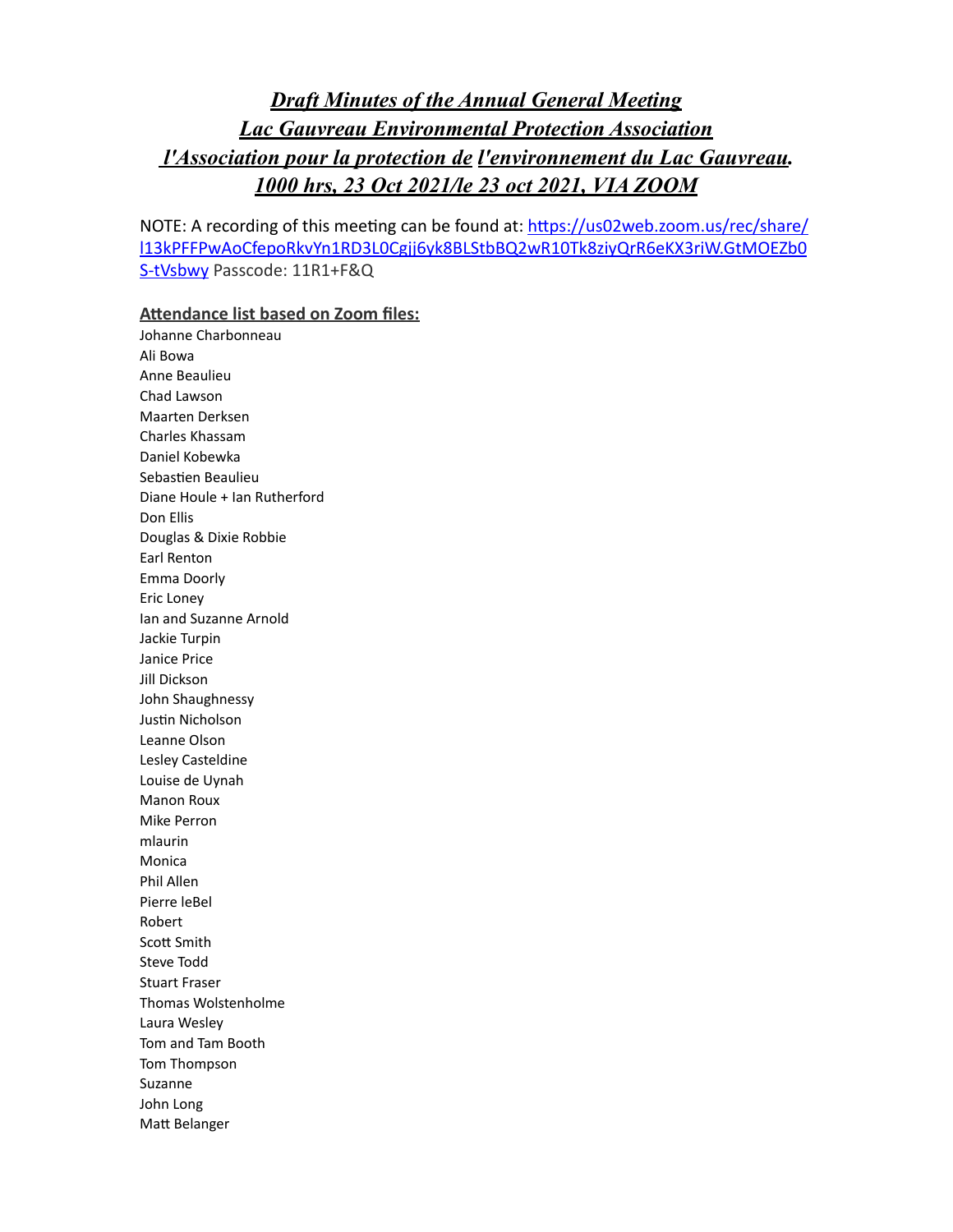1. Introduction

The chair introduced Laura Wesley at 10:03 who then explained the technical aspects of the meeting. Matt Belanger will manage the chat facility. The chair then formally opened the meeting and noted that the meeting was now being recorded. He also stated that the meeting was being held on traditional Algonquin territory and asked the meeting to nurture our relationship with our Indigenous members and neighbours. Motion to use the agenda previously distributed, moved by Phil Allen and seconded by Tom Thompson  $-$  approved.

- 2. La parole à nos invités/Remarks from our Guests
	- Mayor Lamoureux The Mayor indicated he would be present throughout our meeting and offered to speak at 11:00 instead of in the present time slot.
- 3. Compte rendu de l'Assemblée générale du 26 sep/ Record of the General Meeting *held 26 Sep 2020.*
	- Acceptance of the minutes from 2020 (available on request) was moved by: Anne Beaulieu, seconded by: Charles Khazzam, Approved
- 4. Rapport annuel / Annual Report See attached .pdf slides for greater detail.



## - **l'Education/education:**

Some info distributed by mail, website revised (thanks from the Association to Stuart Fraser and our former webmaster Andrew Kerr for their efforts) Municipality also helped with providing a distribution list

## **- Test de l'eau/***Water testing*

RSVL – applied to join this group which processes data from member lakes in Quebec. Unfortunately, they had too many applicants. Nevertheless, we did the same tests as RSVL under the direction of the local lab in Gatineau. Results: E coli - all in excellent range and safe for swimming except Parent Creek; Phosphorous - the lake is in the Mesotrophic range; Parent Creek is in the Eutrophic range; Chlorophyll levels in the lake are good and in the oligotrophic range. All evidence suggests that the Parent Creek is a major source of nutrients and E Coli coming into the lake.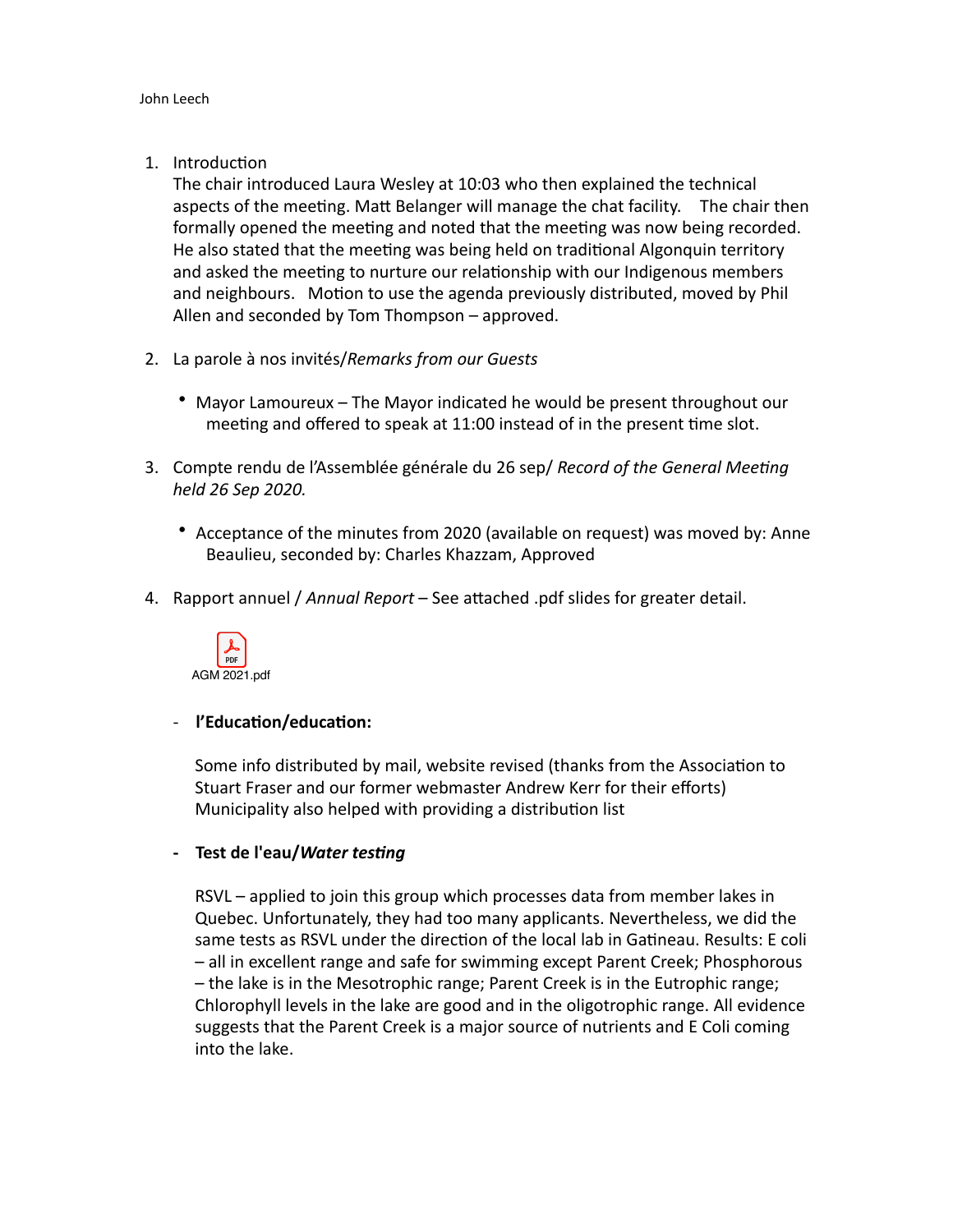| <b>Date</b>   | <b>Test</b>                        | A | $\overline{\mathbf{B}}$ | $\overline{\mathbf{c}}$ | $\overline{\mathbf{D}}$ | $\overline{\mathbf{1}}$ | $\overline{2}$ | $\overline{\mathbf{3}}$ | $\overline{\mathbf{z}}$ | <b>Remarks</b>                    |
|---------------|------------------------------------|---|-------------------------|-------------------------|-------------------------|-------------------------|----------------|-------------------------|-------------------------|-----------------------------------|
| 5 Jul<br>2021 | Total P                            |   |                         |                         |                         | 20                      | 20             | 20                      | 50                      | $\mu$ gm/l (                      |
| $\mathbf{u}$  | <b>Dissolved</b><br>Organic Carbon |   |                         |                         |                         | 6.5                     | 6.3            | 6.2                     | 6.5                     | mg/l                              |
| $\bf{u}$      | Chl a                              |   |                         |                         |                         | 3.3                     | 3.1            | 3.0                     | 0.5                     | µgm/l (Loc. 4 seems<br>anomalous) |
| $\iota$       | E.coli                             | 2 | 1                       | $\overline{2}$          | 2                       | 1                       | 1              | 1                       | 250                     | UFC/100/ml (                      |

| <b>Statut trophique</b> | <b>Phosphore total</b><br>$(\mu g/L)$ | Chlorophylle $a(\mu g/L)$ | Transparence (m) |
|-------------------------|---------------------------------------|---------------------------|------------------|
| Ultra-oligotrophe       | $\leq 5$                              | < 2.5                     | > 6              |
| Oligotrophe             | $5 - 10$                              | < 8                       | >3               |
| <b>Mésotrophe</b>       | $10 - 30$                             | $8 - 25$                  | $3 - 1.5$        |
| Eutrophe                | 30-100                                | $25 - 75$                 | $1,5-0,7$        |
| Hypereutrophe           | >100                                  | > 75                      | ${}_{0.7}$       |

Ann Beaulieu asked the question about whether we will reapply to be an RSVL member? The Chair stated that we have again applied to RSVL and that the application will be assessed in January. Charles Khazzam asked for clarification on what the biologist meant when she said she would not swim in the lake. The Chair replied that it was about the "pea soup" appearance of the water in the area where she was.

Cyanobacteria  $-$  a different kind of bloom was seen after the August spell of hot weather – appeared to be similar to that seen in Lac Phillippe. Johanne Charbonneau noted that when we had the bloom, there was also a yellow slime. What was that, is it toxic? JL noted that we asked the Ministry of Environment and the Municipality as to how we could test but did not receive any helpful responses.

Assurance qualité et avis scientifique/Quality assurance and scientific advice We have used ABV des 7 for advice over the past few years. That is no longer available due to management changes and lack of staff. Our "go-to" Biologist also had to decline a private role due to ill health. The Chair noted that we will check out other agencies and asked membership for advice. Steve Todd suggested that the Quebec Govt. may keep a list of possible consultants. The Chair indicated that we will follow up on that suggestion.

#### - **Restauration du littoral/***Shoreline restoration*

We have had a workshop and 5 consultations. There were 25 people at workshop run by Daniel Kobewka and Rink de Lange. An update has also been done on classification of the shoreline by ABV des 7 and their report is due October 31 and will be posted on the Association website.. The report will suggest priority areas for rehabilitation to natural state within the 5-metre buffer zone of the shore.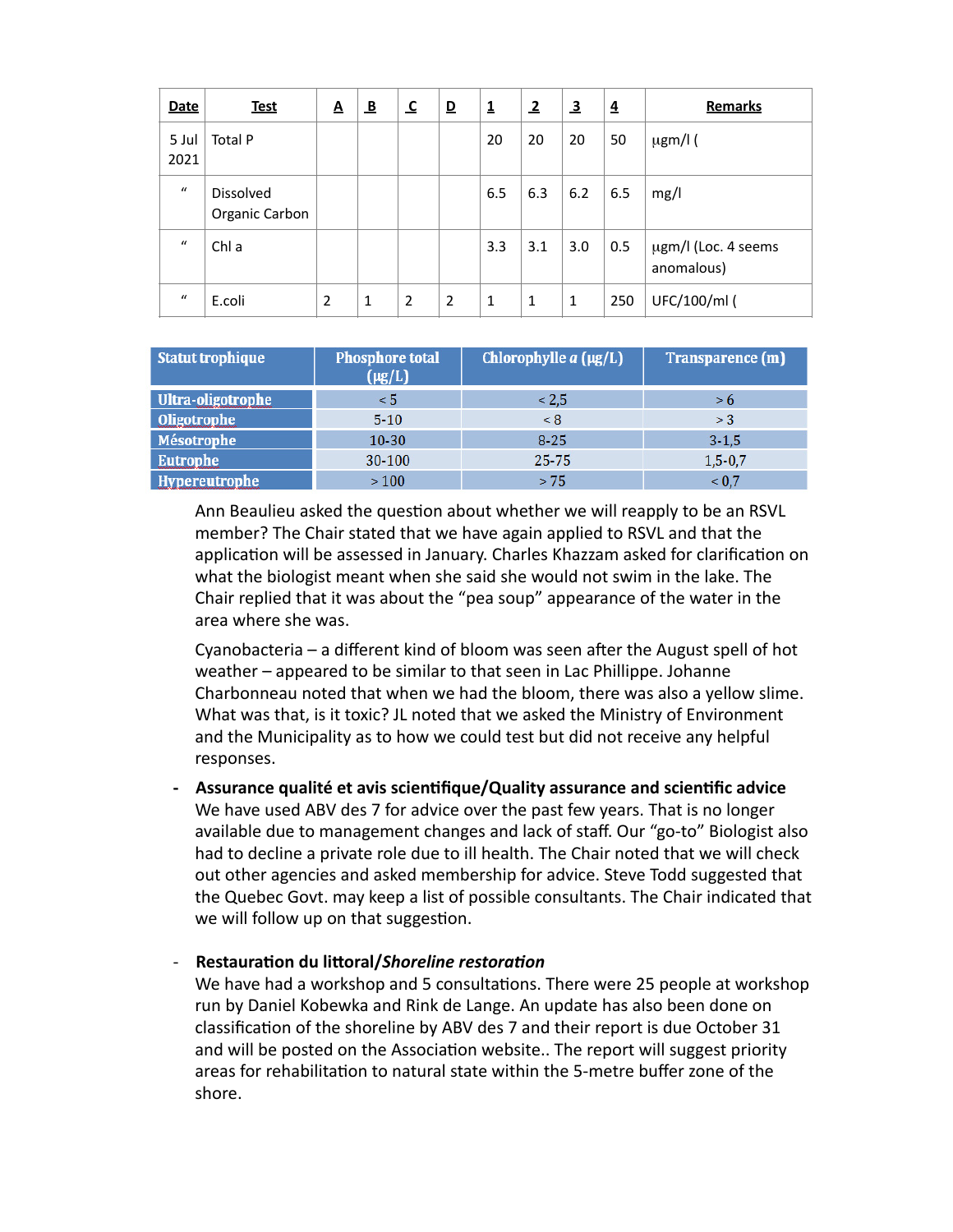## **- Le myriophyl /***milfoil*

More buoys have been placed in areas of concern and better, more visible signs were installed around the lake. The regulations suggest we can remove up to 75 square meters of milfoil along lake shore properties using methods such as manual removal, rakes, and/or burlap. One rake product tested pulls out weeds by their roots.

A new milfoil committee was formed and will develop recommendations for release to members during the winter. This committee needs a couple of more volunteers Tom Booth volunteered. Ian Arnold noted that, based on studies over the years, Parent Creek may have a far worse impact in loading the lake with nutrients than any nutrients coming in from lake properties – shoreline, septics, etc. The chair responded that we will work with the municipality on this. Charles Khazzam suggested forming a group to set up a burlap covering company. The Chair suggested that the Board will take this up with Milfoil committee.

Thomas Wolstenholme asked for information on the rake. The Website is: https://weedersdigest.com/lake-pond-rakes/ Eric Loney stated that the company in Minnesota and the name of the rake is the Weedripper. He noted that it worked very well when pulled gently across bottom and that the weeds were pulled out by the roots. The cost is \$129.00 U.S. and it comes with a 15-foot handle or it can be thrown out by rope. It is well-constructed.

Another question was asked by Louise. What can be done about a discharge pipe along Parent Creek? The Chair responded that this matter will be brought to the attention of the Municipality.

Science does support the contention that the size of wakes helps to spread Milfoil fragments. The responsible boaters group has asked for input from the board. The Board will hope to have position end of year

## Action Plan: - follow link to https://www.lacgauvreau.ca/Protect/Action\_Plan/

- 5. Administration de L'Association/Association Administration
	- Financial: John Shaughnessy reported on the attached statement (see slide deck) for 2020 and for the 2021 budget. A motion to accept the statement and approve the budget was made by Tom Wolstenholme and seconded by Phil Allen, Approved. John noted that some expenses are still outstanding for 2021, e.g.: for the shoreline workshop consultant and the shoreline report.
	- Board of Directors members: ! Ocandidate nominations were received with good diversity and geographic representation. The Chair noted that the constitution allows for nominations from the floor and asked for further nominations. No hands were raised and there were no nominations noted in the chat. The Board nominees were acclaimed. 50 % Of board will stand for reelection each year. Term is two years. Phil Allen noted that the Board will also reach out for folks to serve on committees.